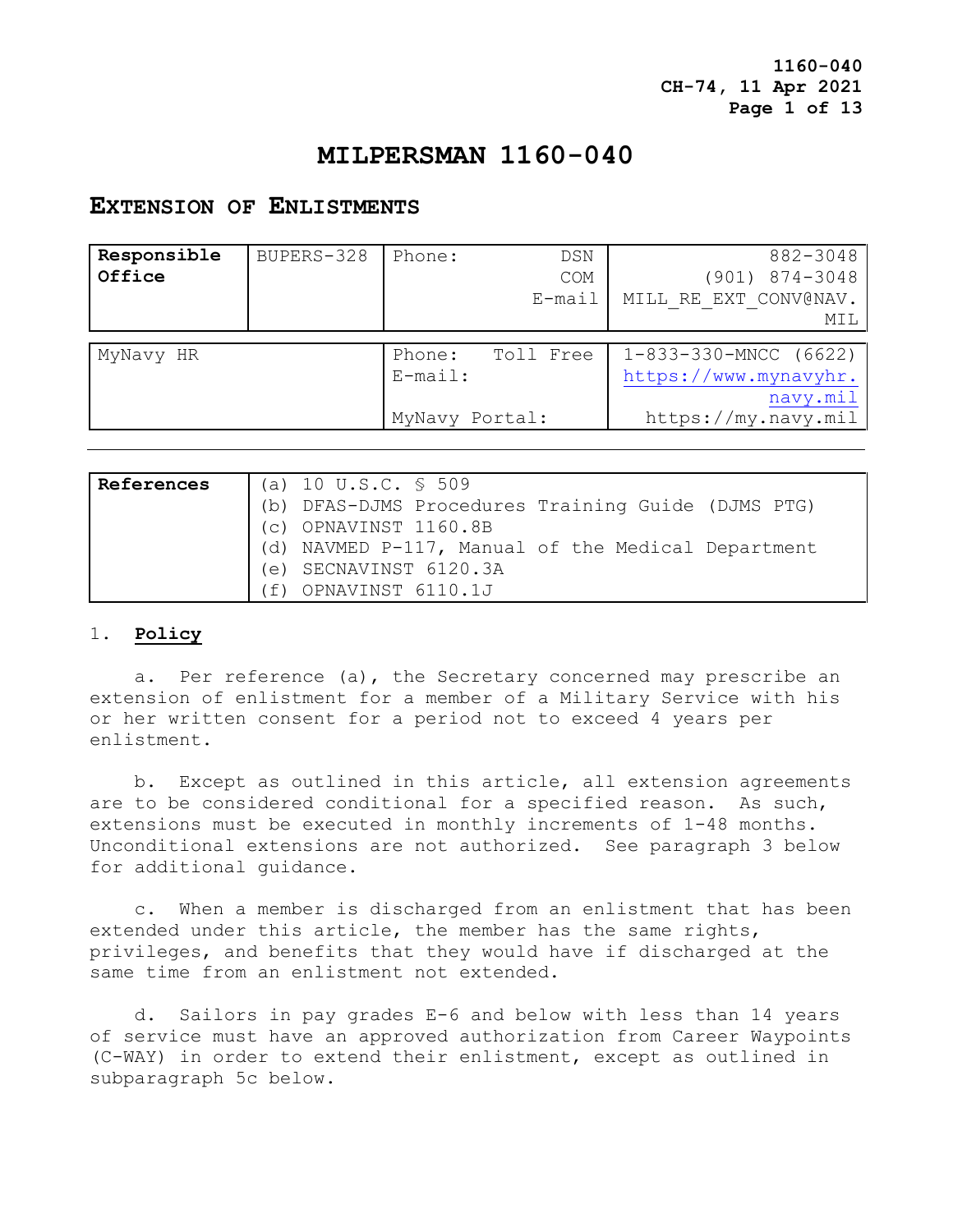e. Office of the Chief of Naval Operations (OPNAV) Military Personnel, Plans, and Policy Branch (N13) is responsible for total force management in support of Deputy Chief of Naval Operations (Manpower, Personnel, Training, and Education) (CNO N1) and is the final disposition authority for deviations from this policy.

## 2. **Definitions**

 a. "**Agreement to extend enlistment**" refers to the official form of agreement on [NAVPERS 1070/621](https://www.mynavyhr.navy.mil/Portals/55/Reference/Forms/NAVPERS/NAVPERS_1070-621_Rev01-00.pdf?ver=HO1U0gwLSSaIa0hTqbVFyA%3d%3d) Agreement to Extend Enlistment per [MILPERSMAN 1070-250.](https://www.mynavyhr.navy.mil/Portals/55/Reference/MILPERSMAN/1000/1000General/1070-250.pdf?ver=VL0d-5l8nNsrMXxQTohRCg%3d%3d) Agreements on other than the official form are of an informal, unofficial nature and could be repudiated or withdrawn by the member or the Navy. Clerical instructions for preparation of the agreement are contained in reference (b). [NAVPERS 1070/621](https://www.mynavyhr.navy.mil/Portals/55/Reference/Forms/NAVPERS/NAVPERS_1070-621_Rev01-00.pdf?ver=HO1U0gwLSSaIa0hTqbVFyA%3d%3d) may be accessed by using the following Web address: [https://www.mynavyhr.navy.mil/References/Forms/NAVPERS/.](https://www.mynavyhr.navy.mil/References/Forms/NAVPERS/)

 b. "**Agreement to extend active duty**" refers to the official form of agreement on [NAVPERS 1070/622](https://www.mynavyhr.navy.mil/Portals/55/Reference/Forms/NAVPERS/NAVPERS_1070-622_Rev08-07.pdf?ver=nDUBd4pnxn97EwC7VKiukA%3d%3d) Agreement to Recall or Extend Active Duty per [MILPERSMAN 1070-260.](https://www.mynavyhr.navy.mil/Portals/55/Reference/MILPERSMAN/1000/1000General/1070-260.pdf?ver=TeqIUNfpCH0fyFAhqRrYFQ%3d%3d) For United States Navy Reserve members, [NAVPERS 1070/622](https://www.mynavyhr.navy.mil/Portals/55/Reference/Forms/NAVPERS/NAVPERS_1070-622_Rev08-07.pdf?ver=nDUBd4pnxn97EwC7VKiukA%3d%3d) is used to extend the reserve active duty obligation and [NAVPERS 1070/621](https://www.mynavyhr.navy.mil/Portals/55/Reference/Forms/NAVPERS/NAVPERS_1070-621_Rev01-00.pdf?ver=HO1U0gwLSSaIa0hTqbVFyA%3d%3d) to extend the enlisted reserve enlistment (if required). Clerical instructions for preparation of the agreement are contained in reference (b). [NAVPERS 1070-622](https://www.mynavyhr.navy.mil/Portals/55/Reference/Forms/NAVPERS/NAVPERS_1070-622_Rev08-07.pdf?ver=nDUBd4pnxn97EwC7VKiukA%3d%3d) may be accessed by using the following Web address: [https://www.mynavyhr.navy.mil/References/Forms/NAVPERS/.](https://www.mynavyhr.navy.mil/References/Forms/NAVPERS/)

 c. "**Execution of the agreement to extend enlistment**" or "**execution of extension date**" refers to the signature affixed on an extension of an agreement by the member concerned.

 d. "**Extension becomes operative**" or "**operative date**" refers to the date the extension commences, which is the date after expiration of enlistment, as extended or as adjusted for the purpose of making up time not served. Following execution and prior to this date, the extension will be considered inoperative.

**Note**: Once an extension agreement becomes operative it may not be cancelled. In order to alter or cancel an operative extension, Sailors must submit a petition to the Board for Correction of Naval Records if they believe the extension was executed erroneously or that justifiable cancellation adjudication did not occur prior to the extension becoming operative.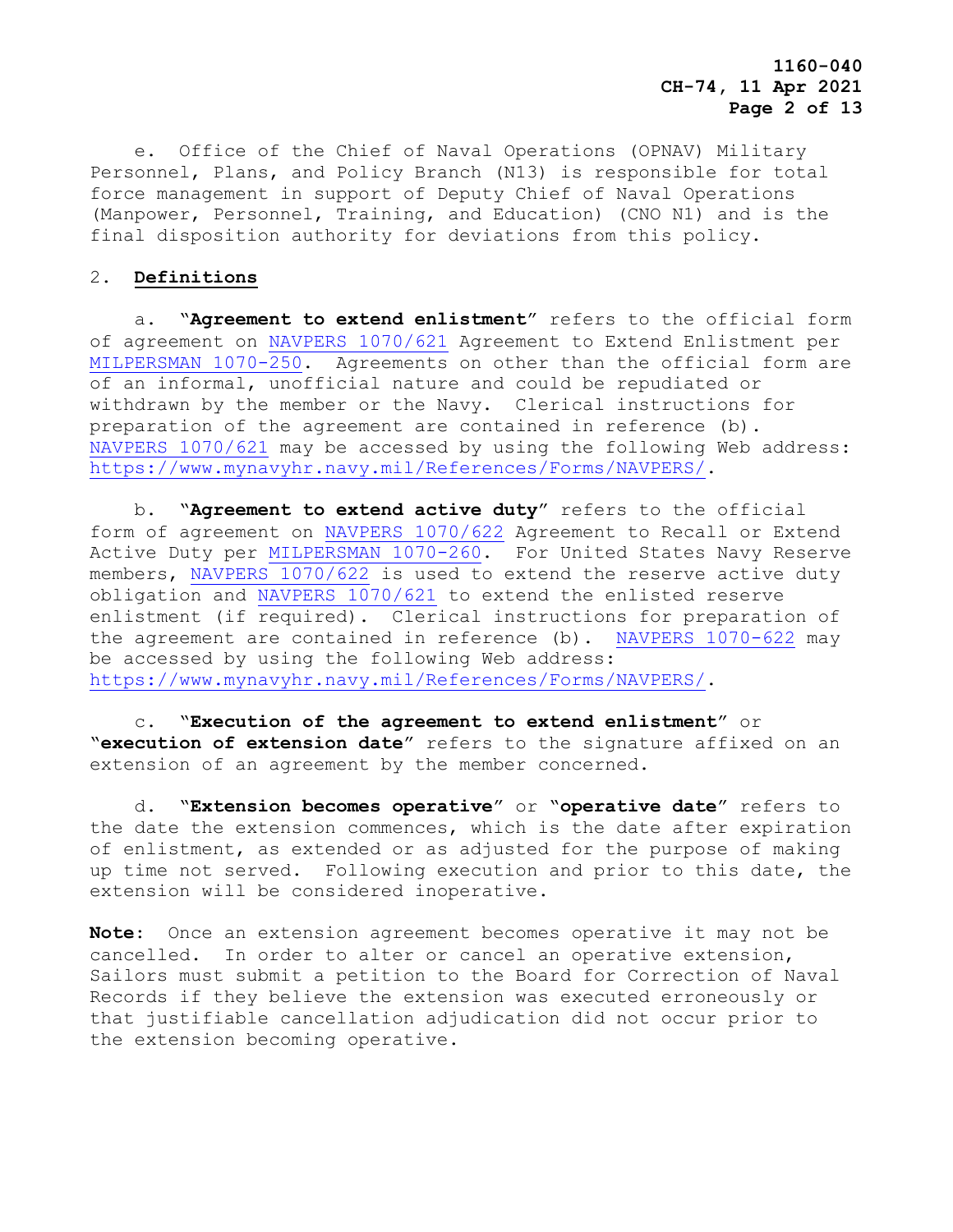e. "**Fault of member**" is defined as an intentional act of a Service member making the Service member culpable for the outcome which includes:

 (1) A Sailor who willfully commits any action which results in attrition from a formal class "A" or "C" school; or

 (2) A Sailor who voluntarily withdraws, drops, or quits a course of instruction.

**Note**: Inoperative extensions will not be cancelled if it is determined that the member is at fault**.**

 f. "**No fault of member**" is defined as any action or event that is not intentionally committed by a Sailor (e.g., a Sailor diagnosed by a physician with an illness or medical condition (e.g., pregnancy) that may not allow the Sailor to complete formal "A" or "C" school or a Sailor who has executed an extension of enlistment for PCS orders, but is unable to execute permanent change of station (PCS) orders as written).

 g. "**Retention eligible member**" is defined as a member that meets minimum eligibility criteria outlined in [MILPERSMAN 1160-030.](https://www.mynavyhr.navy.mil/Portals/55/Reference/MILPERSMAN/1000/1100Recruiting/1160-030.pdf?ver=BcdQWwyqdWvBwgO11kPxWg%3d%3d)

 h. "**Improper extension**" is defined as an extension that is executed and subsequently made operative without the member meeting all retention eligibility requirements per [MILPERSMAN 1160-030.](https://www.mynavyhr.navy.mil/Portals/55/Reference/MILPERSMAN/1000/1100Recruiting/1160-030.pdf?ver=BcdQWwyqdWvBwgO11kPxWg%3d%3d)

**Note**: Members are reminded that an extension which has been determined to be improper is not binding on the Department of the Navy. A member may be separated on the basis of erroneous extension per [MILPERSMAN 1910-130](https://www.mynavyhr.navy.mil/Portals/55/Reference/MILPERSMAN/1000/1900Separation/1910-130.pdf?ver=TE6IF1xZEOYYZsagyh-GaA%3d%3d) and or the best interest of the Service per [MILPERSMAN 1910-164.](https://www.mynavyhr.navy.mil/Portals/55/Reference/MILPERSMAN/1000/1900Separation/1910-164.pdf?ver=kJpE1K0tJSUSz5si8JcF6A%3d%3d)

3. **Extension Increments.** All extension agreements are conditional for a specified reason and may be executed in monthly increments of 1-48 months.

 a. The enlistment contract cannot be extended for more than 48 aggregate months.

 b. Extension agreements authorized during initial recruit enlistment contracts for 6-year obligation and 5-year enlistment programs count against the authorized months of extension per reference (a).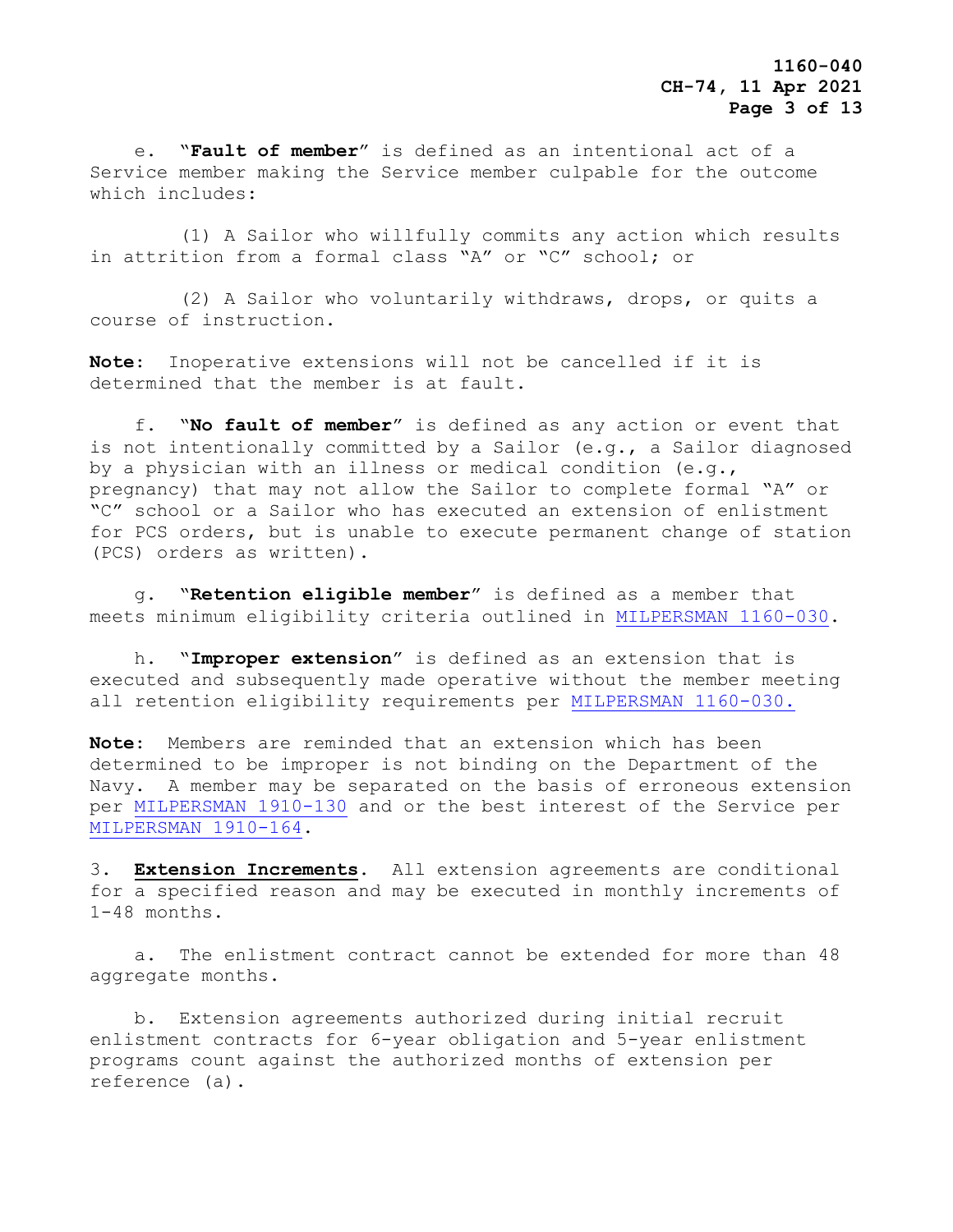**1160-040 CH-74, 11 Apr 2021 Page 4 of 13**

 c. Refer to [MILPERSMAN 1160-030](https://www.mynavyhr.navy.mil/Portals/55/Reference/MILPERSMAN/1000/1100Recruiting/1160-030.pdf?ver=BcdQWwyqdWvBwgO11kPxWg%3d%3d) for conditional reenlistment authority when a member cannot meet service obligation due to extensions of 48 total aggregate extension months on current enlistment.

4. **Circumstances Which Make a Sailor Ineligible to Execute an Extension**. The following are conditions for ineligibility:

 a. Sailors who are not retention-eligible per [MILPERSMAN 1160-](https://www.mynavyhr.navy.mil/Portals/55/Reference/MILPERSMAN/1000/1100Recruiting/1160-030.pdf?ver=BcdQWwyqdWvBwgO11kPxWg%3d%3d) [030.](https://www.mynavyhr.navy.mil/Portals/55/Reference/MILPERSMAN/1000/1100Recruiting/1160-030.pdf?ver=BcdQWwyqdWvBwgO11kPxWg%3d%3d)

 b. Sailors whose enlistments have expired. For conditional reenlistments see [MILPERSMAN 1160-030.](https://www.mynavyhr.navy.mil/Portals/55/Reference/MILPERSMAN/1000/1100Recruiting/1160-030.pdf?ver=BcdQWwyqdWvBwgO11kPxWg%3d%3d)

 c. Sailors in the Individual Ready Reserve, not in the Active Status Pool (ASP). Members in the ASP must meet all requirements of a member in the Selected Reserve (SELRES).

 d**.** Sailors currently on limited duty (LIMDU) or found not physically qualified for duty at the expiration of enlistment. If the member is retention-eligible, per [MILPERSMAN 1160-030](https://www.mynavyhr.navy.mil/Portals/55/Reference/MILPERSMAN/1000/1100Recruiting/1160-030.pdf?ver=BcdQWwyqdWvBwgO11kPxWg%3d%3d) and [MILPERSMAN](https://www.mynavyhr.navy.mil/References/MILPERSMAN/1000-Military-Personnel/1300-Assignment/) 1306-1200, he or she can voluntarily agree to remain on active duty beyond the expiration of enlistment via a "Retain in Service" event in the Navy Standard Integrated Personnel System (NSIPS). Documentation will be made on [NAVPERS 1070/613](https://www.mynavyhr.navy.mil/Portals/55/Reference/Forms/NAVPERS/NAVPERS_1070-613_Rev08-12.pdf?ver=sJZzuypEPsMb9rUzfv3uuQ%3d%3d) Administrative Remarks per [MILPERSMAN 1306-1200](https://www.mynavyhr.navy.mil/References/MILPERSMAN/1000-Military-Personnel/1300-Assignment/) and [MILPERSMAN 1160-](https://www.mynavyhr.navy.mil/Portals/55/Reference/MILPERSMAN/1000/1100Recruiting/1160-050.pdf?ver=pVxCQZ2QF197PNiLSBuUmQ%3d%3d) [050.](https://www.mynavyhr.navy.mil/Portals/55/Reference/MILPERSMAN/1000/1100Recruiting/1160-050.pdf?ver=pVxCQZ2QF197PNiLSBuUmQ%3d%3d) [NAVPERS 1070/613](https://www.mynavyhr.navy.mil/Portals/55/Reference/Forms/NAVPERS/NAVPERS_1070-613_Rev08-12.pdf?ver=sJZzuypEPsMb9rUzfv3uuQ%3d%3d) may be accessed by using the following Web address: [https://www.mynavyhr.navy.mil/References/Forms/NAVPERS/.](https://www.mynavyhr.navy.mil/References/Forms/NAVPERS/) The member must either reenlist and return to full duty utilizing accounting category code (ACC) 100 or separate upon completion of LIMDU. Further extension of the current enlistment is not authorized because the enlistment (or extended enlistment) has expired. If conditional reenlistment is warranted (e.g., high year tenure (HYT)), refer to [MILPERSMAN 1160-030](https://www.mynavyhr.navy.mil/Portals/55/Reference/MILPERSMAN/1000/1100Recruiting/1160-030.pdf?ver=BcdQWwyqdWvBwgO11kPxWg%3d%3d) or refer the case to Bureau of Naval Personnel Enlisted Community Management Division (BUPERS-32)(Selected Reserve and Full-time Support Branch (BUPERS-328)).

 e. A Sailor receiving a graded evaluation of "significant problems" must have one subsequent graded evaluation recommending him or her for promotion and retention**.**

5. **Commanding Officer (CO) and Officer-In-Charge (OIC) Extension Authority**. COs and OICs may authorize extensions up to 48 months for Sailors without BUPERS-32 (BUPERS-328) or BUPERS C-Way Division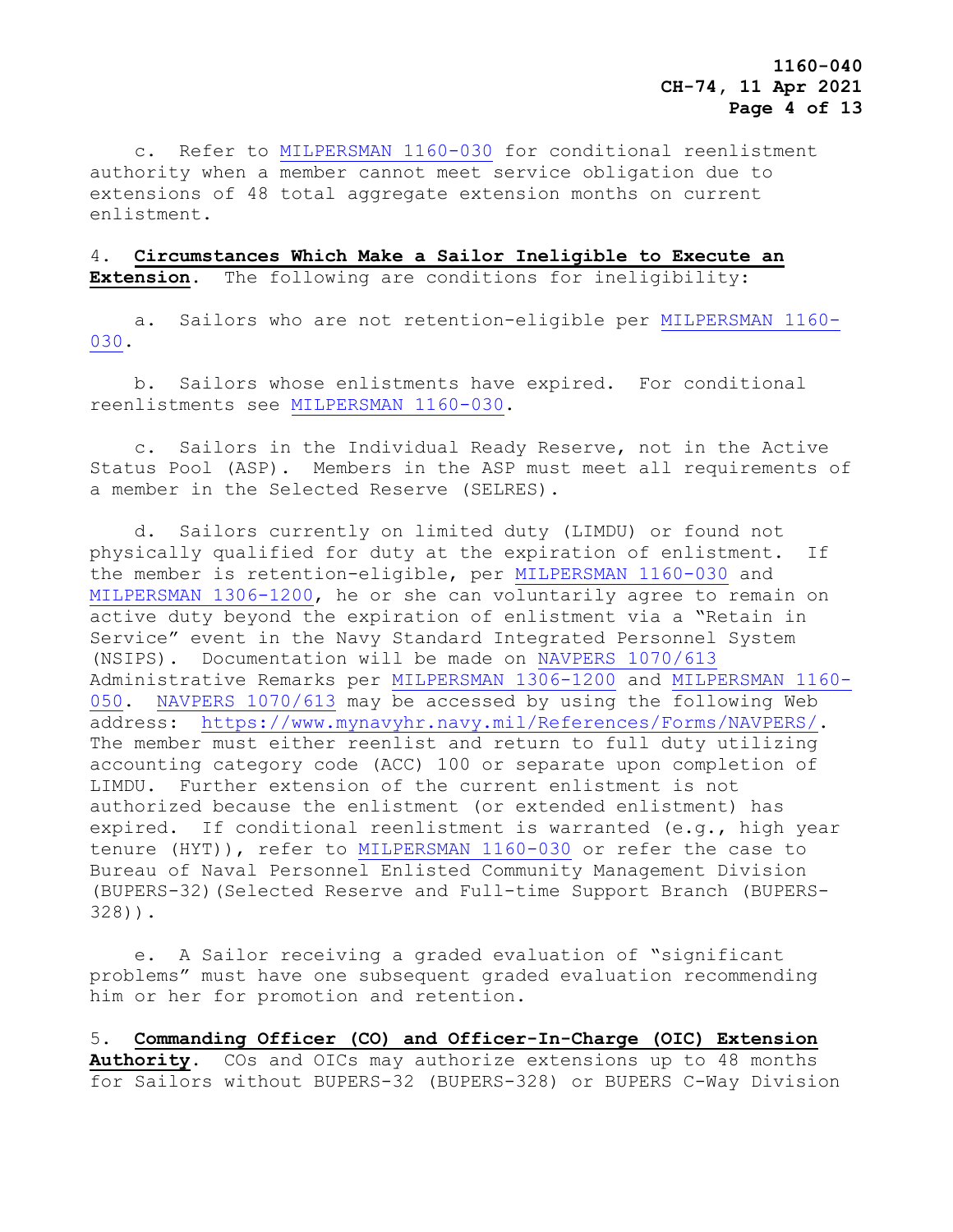(BUPERS-33) approval, as long as they meet the eligibility criteria stipulated in paragraphs 3 and 4 above, for the following reasons:

 a. To match projected rotation date (PRD). Adjust the expiration of obligated service (EAOS) date of a member serving on any tour of duty to coincide with the established PRD.

 b. To obtain maternity care benefits.An extension of enlistment may be executed to obtain maternity care benefits for the following individuals:

 (1) Service woman.The member may execute an extension not to exceed 2 months beyond estimated delivery date, provided member meets all eligibility criteria set forth in [MILPERSMAN 1160-030;](https://www.mynavyhr.navy.mil/Portals/55/Reference/MILPERSMAN/1000/1100Recruiting/1160-030.pdf?ver=BcdQWwyqdWvBwgO11kPxWg%3d%3d) and or

 (2) Spouse. A member whose normal EAOS falls within spouse's pregnancy may execute an extension not to exceed 2 months beyond the estimated delivery date, provided the member's services can be used effectively during the period of extension.

 c. To obtain obligated service (OBLISERV) required to execute PCS orders or SELRES mobilization and recall orders, refer to [MILPERSMAN 1306-106](https://www.mynavyhr.navy.mil/Portals/55/Reference/MILPERSMAN/1000/1300Assignment/1306-106.pdf?ver=YRatfZFX_GentqB5FjSitQ%3d%3d) for information about OBLISERV in connection with a PCS transfer. Per [MILPERSMAN](https://www.mynavyhr.navy.mil/Portals/55/Reference/MILPERSMAN/1000/1300Assignment/1306-141%20.pdf?ver=v2uoqkpzaCwH9vgM3KOSYA%3d%3d) 1306-141, Voluntary Sea Duty Program (VSDP) Sailors are able to defer their Career Waypoints reenlistment (C-WAY-REEN) application window to the minimum OBLISERV required for the orders negotiated as outlined in [MILPERSMAN 1306-](https://www.mynavyhr.navy.mil/Portals/55/Reference/MILPERSMAN/1000/1300Assignment/1306-104%20.pdf?ver=mufxXpEx2_3Zm_lwc-1Ifw%3d%3d) [104.](https://www.mynavyhr.navy.mil/Portals/55/Reference/MILPERSMAN/1000/1300Assignment/1306-104%20.pdf?ver=mufxXpEx2_3Zm_lwc-1Ifw%3d%3d) Sailors will not require a C-WAY-REEN application quota to execute an extension in order to accept orders, or extend in place under VSDP, provided they meet C-WAY-REEN criteria. In such cases, detailers and enlisted community managers must make appropriate entries into the Enlisted Active Information System (EAIS) notes section for the Sailor. Refer to reference (c) and the most recent selective reenlistment bonus (SRB) naval administrative message (NAVADMIN) for information on the OBLISERVE to Train Program.

 d. To acquire necessary OBLISERV, as authorized in Navy directives, NAVADMIN, and this manual (e.g., to HYT or Fleet Reserve (FLTRES)/retirement date). Agreements to extend an enlistment to qualify or apply for a specific program are not authorized, unless authorized in respective directives.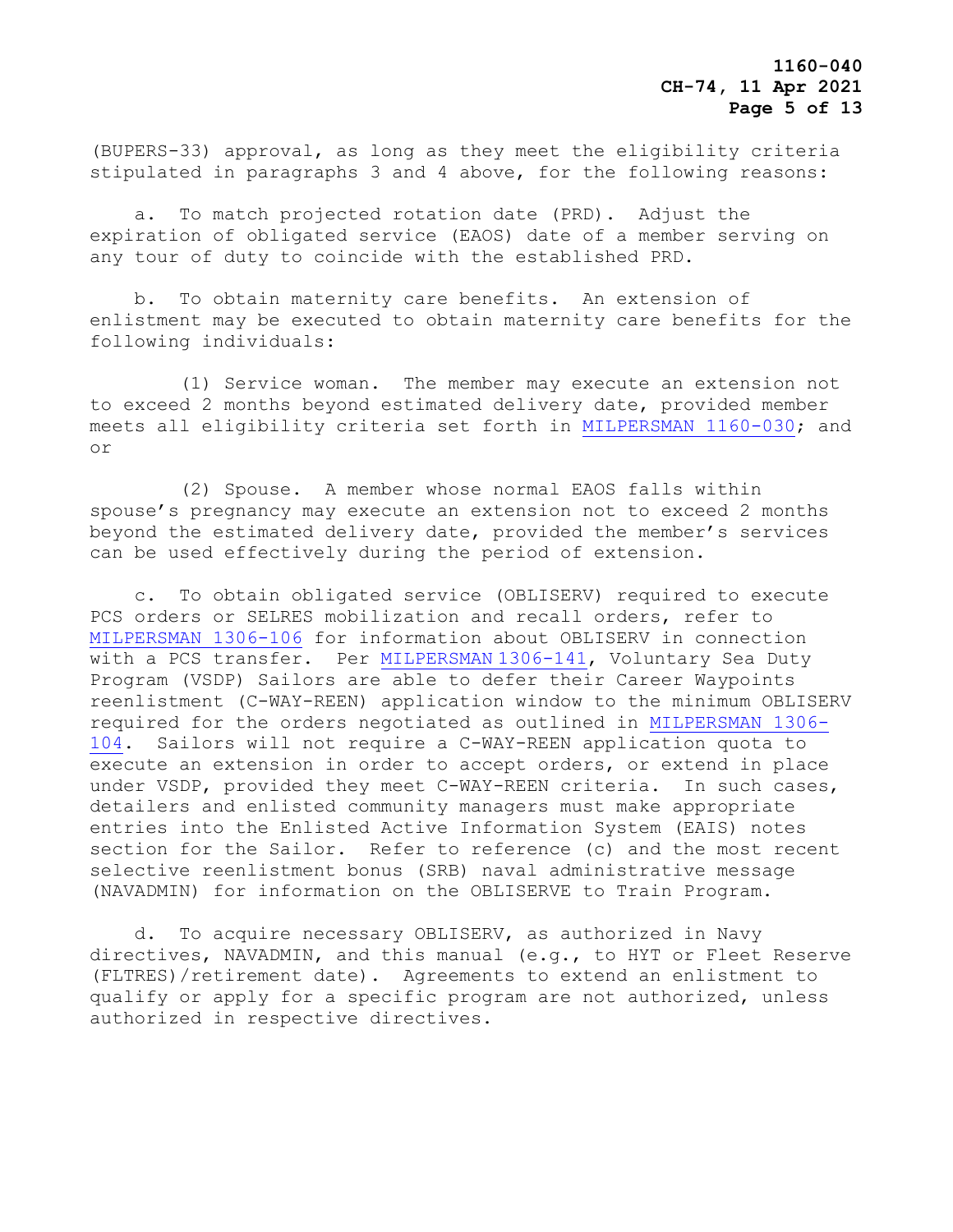**1160-040 CH-74, 11 Apr 2021 Page 6 of 13**

 (1) Members in receipt of authorization for transfer to the FLTRES may not extend their enlistment more than 30 days beyond their approved FLTRES date without specific approval from Navy Personnel Command (NAVPERSCOM) Enlisted Retirements Branch (PERS-836).

 (2) Member's supporting personnel support detachment or command may execute extensions to obligate those Sailors in receipt of FLTRES transfer authorization without approval from BUPERS-32 (BUPERS-328). This authorization does not allow an enlistment to be extended to exceed an aggregate total of 48 months. Additionally, members may not extend their enlistments more than 30 days beyond their HYT date without specific approval from BUPERS-328. Sailors without an HYT waiver, who are extended beyond HYT, are to be separated at HYT vice EAOS as extended (see [MILPERSMAN 1160-120\)](https://www.mynavyhr.navy.mil/Portals/55/Reference/MILPERSMAN/1000/1100Recruiting/1160-120.pdf?ver=8OBC71quvITa6GY7mPFJlg%3d%3d). Extensions within 30 days of HYT do not require an HYT waiver. If NSIPS HYT flag prevents release of extension, personnel offices must contact BUPERS-32 (BUPERS-328).

#### 6. **Exceptions to CO and OIC Extension Authority**

 a. Nuclear-trained Sailors seeking to extend an enlistment greater than 23 months for one enlistment contract must gain approval from OPNAV Nuclear Propulsion Program Manager (OPNAV N133). Additionally, nuclear-trained Sailors in paygrades E-4 and E-5 seeking HYT waivers or nuclear-trained E-6 Sailors seeking to exceed 20 years of service require authorization from OPNAV N133.

b. Nuclear-trained Sailors seeking to execute extensions for the purpose of meeting OBLISERV requirements for orders must contact OPNAV N133 for guidance to preclude potential loss of monetary benefits.

## 7. **Procedure for Executing Extension**

 a. To execute an extension, use [NAVPERS 1070/621](https://www.mynavyhr.navy.mil/Portals/55/Reference/Forms/NAVPERS/NAVPERS_1070-621_Rev01-00.pdf?ver=HO1U0gwLSSaIa0hTqbVFyA%3d%3d) (or automated equivalent), which must be completed and signed by the member and an official authorized per [MILPERSMAN 1070-190](https://www.mynavyhr.navy.mil/Portals/55/Reference/MILPERSMAN/1000/1000General/1070-190.pdf?ver=RAiBU9BXO5r1HavhKykOnQ%3d%3d) prior to the date of expiration of enlistment. Agreements executed subsequent to the date of expiration of enlistment are without legal force and effect.

 b. The following information must be entered into the narrative section of [NAVPERS 1070/621](https://www.mynavyhr.navy.mil/Portals/55/Reference/Forms/NAVPERS/NAVPERS_1070-621_Rev01-00.pdf?ver=HO1U0gwLSSaIa0hTqbVFyA%3d%3d) or [NAVPERS 1070/622:](https://www.mynavyhr.navy.mil/Portals/55/Reference/Forms/NAVPERS/NAVPERS_1070-622_Rev08-07.pdf?ver=nDUBd4pnxn97EwC7VKiukA%3d%3d)

(1) The reason for the extension (e.g., "To extend to PRD").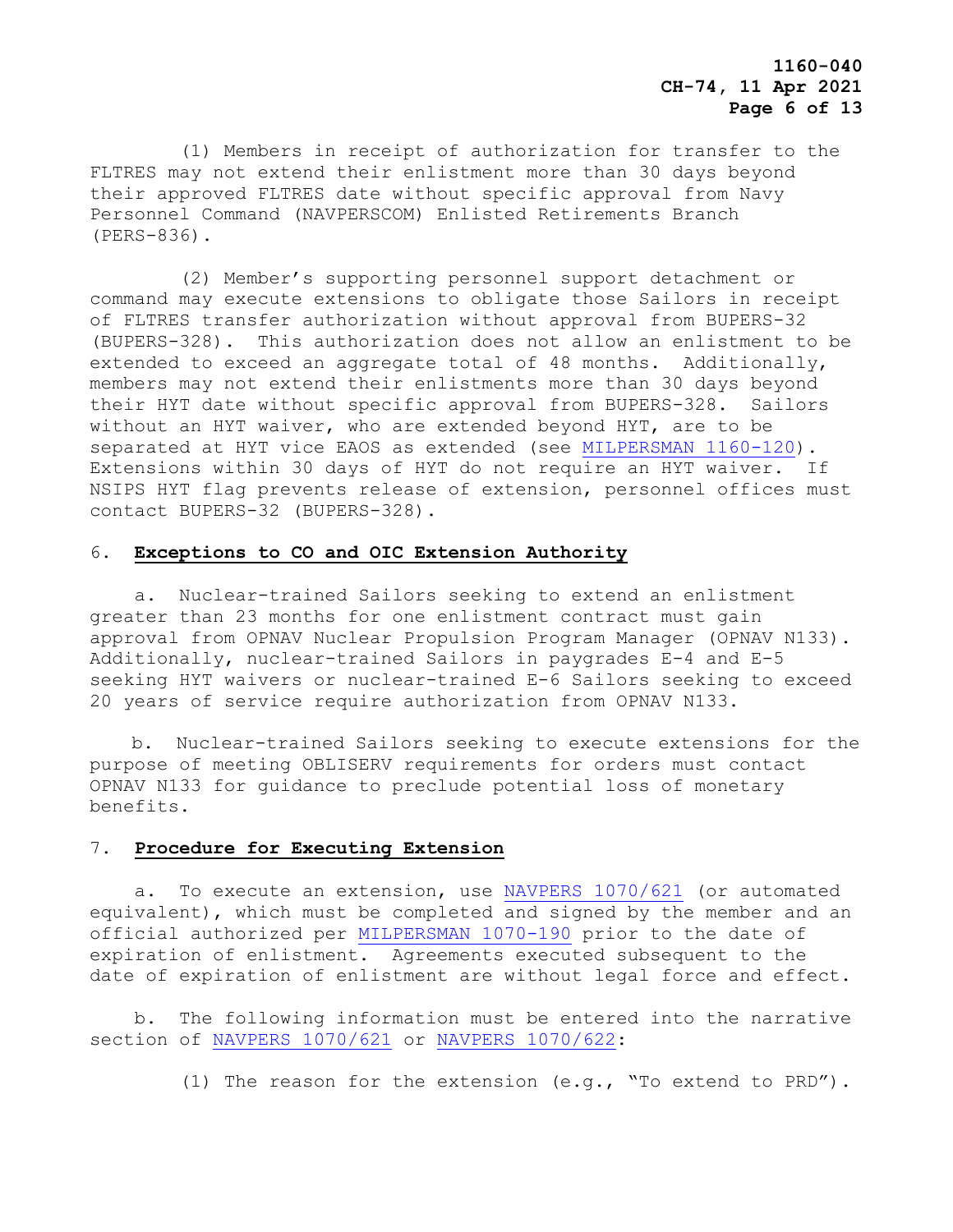**1160-040 CH-74, 11 Apr 2021 Page 7 of 13**

 (2) The number of this extension on current enlistment or reenlistment (e.g., "This is my second extension").

(3) The following terms of the extension:

*"I understand that this extension becomes binding upon execution and may not thereafter be cancelled, except as provided in [MILPERSMAN](https://www.mynavyhr.navy.mil/Portals/55/Reference/MILPERSMAN/1000/1100Recruiting/1160-040%20.pdf?ver=bT9ZfXbaK0-D-wJzgXop6Q%3d%3d)  [1160-040](https://www.mynavyhr.navy.mil/Portals/55/Reference/MILPERSMAN/1000/1100Recruiting/1160-040%20.pdf?ver=bT9ZfXbaK0-D-wJzgXop6Q%3d%3d)."*

 (4) Acknowledgement of potential loss of monetary benefits and the provisions of the SRB Program per reference (c) as follows:

*"I have been informed of the provisions of the SRB Program [\(OPNAVINST 1160.8B\)](file:///C:/Users/bruce/AppData/Local/Microsoft/Windows/INetCache/IE/H01CUCSP/OPNAVINST%201160.8B) and how the execution of this extension of enlistment may affect my entitlement to monetary benefits for a subsequent reenlistment."*

8. **Physical Examination**. Qualification for continued service, either in the Active Component (AC) or Reserve Component to include full-time support (FTS) and SELRES, should be based on the ability of a Service member to perform the functions of his or her rating, rate, or occupational specialty without physical or medical limitations. Per chapter 15 of reference (d), routine periodic physical examinations are no longer required for AC or FTS personnel. Instead, the use of the periodic health assessment, with guidance provided in reference (e), should be used to meet this requirement.

#### 9. **Cancelling an Extension Agreement**

 a. An extension agreement is cancelled by the personnel office completing the cancellation section of [NAVPERS 1070/621](https://www.mynavyhr.navy.mil/Portals/55/Reference/Forms/NAVPERS/NAVPERS_1070-621_Rev01-00.pdf?ver=HO1U0gwLSSaIa0hTqbVFyA%3d%3d) or [NAVPERS](https://www.mynavyhr.navy.mil/Portals/55/Reference/Forms/NAVPERS/NAVPERS_1070-622_Rev08-07.pdf?ver=nDUBd4pnxn97EwC7VKiukA%3d%3d)  [1070/622](https://www.mynavyhr.navy.mil/Portals/55/Reference/Forms/NAVPERS/NAVPERS_1070-622_Rev08-07.pdf?ver=nDUBd4pnxn97EwC7VKiukA%3d%3d) and processing the corresponding NSIPS event.

 b. A valid extension of enlistment that has become operative may not be cancelled. When an improper extension becomes operative (e.g., the second extension is made operative before the first extension), refer the case to BUPERS-32 (BUPERS-328).

 c. When a member reenlists, inoperative extensions are automatically cancelled.The personnel office must not take any action on inoperative extensions upon reenlistment, including SRB and critical skill retention bonus reenlistments. Sailors are required to reenlist beyond the total aggregate months of all inoperative extensions.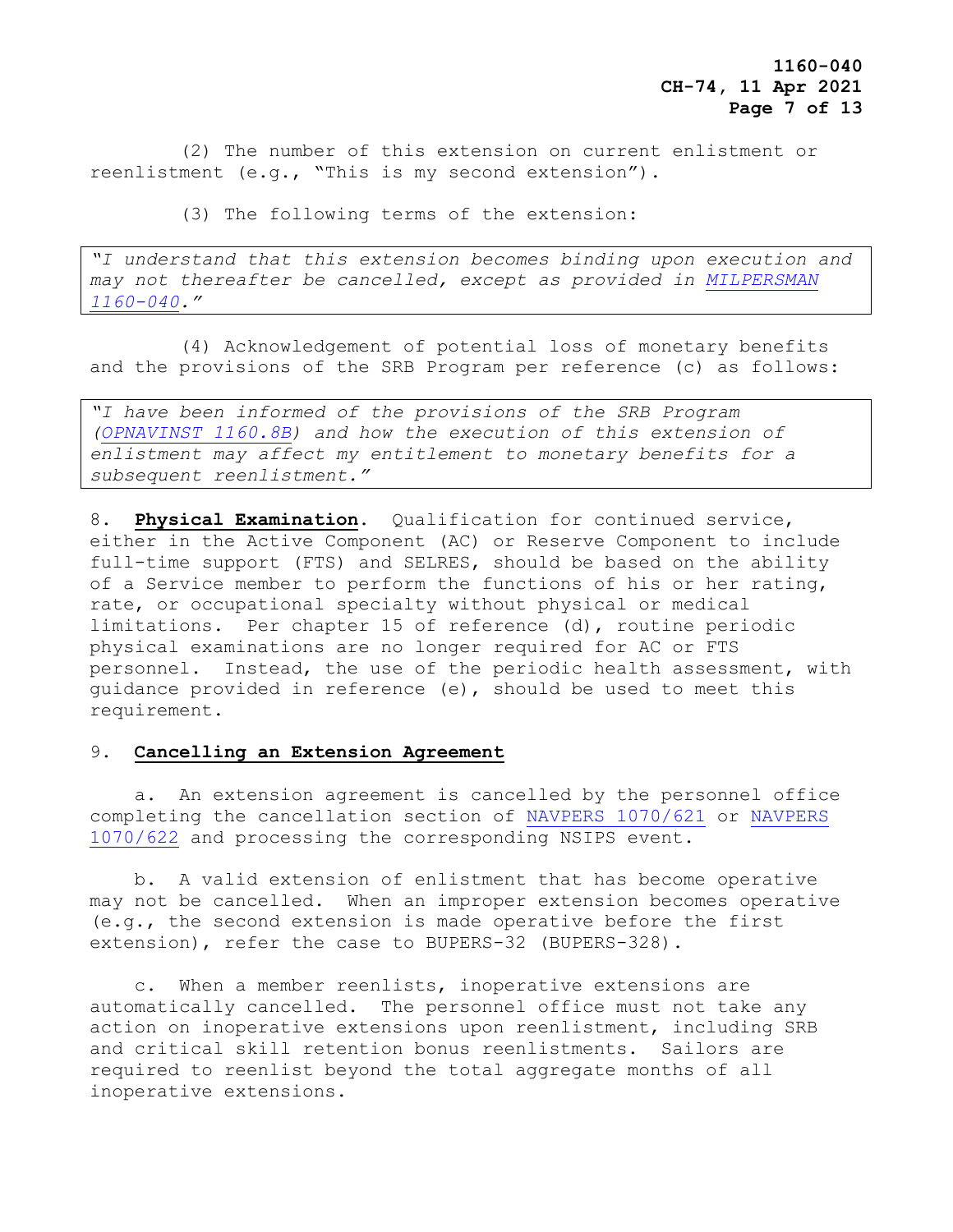d. COs and OICs must cancel agreements to extend enlistment, prior to operative date, for reasons listed below**:**

 (1) When members, through no fault of their own (as defined in subparagraph 2f above), have not received any of the benefits (e.g., school, accelerated advancement, did not execute PCS orders, or enlistment bonus) for which the extension was executed, cancellation must occur by the day preceding the operative date of the extension. Members whose extensions are cancelled for this reason and desire to continue on active duty may simultaneously execute a new extension or reenlist per appropriate articles in this manual;

 (2) When members are no longer recommended or eligible for retention. No longer recommended might result from failure to meet the minimum eligibility criteria in [MILPERSMAN 1160-030](https://www.mynavyhr.navy.mil/Portals/55/Reference/MILPERSMAN/1000/1100Recruiting/1160-030.pdf?ver=BcdQWwyqdWvBwgO11kPxWg%3d%3d) (to include loss of security clearance). No longer recommended might result from unsatisfactory performance of duty or conduct and, in the opinion of the CO or OIC, the member lacks career potential. A full statement of the facts must be included in [NAVPERS 1070/613](https://www.mynavyhr.navy.mil/Portals/55/Reference/Forms/NAVPERS/NAVPERS_1070-613_Rev08-12.pdf?ver=sJZzuypEPsMb9rUzfv3uuQ%3d%3d) with notation that the member is not recommended or eligible for reenlistment. Under this paragraph, the CO or OIC cannot cancel an extension that gained a significant benefit (e.g., enlistment bonus, accelerated advancement, PCS order execution, 5 or 6-Year Obligator Program, technical school, accompanied overseas tour) or, per reference (f), has an approved physical fitness assessment separation waiver, without obtaining an exception to policy approval authorization; and or

 (3) When members attending school on temporary additional duty orders, through no fault of their own (as defined in subparagraph 2f above), are disenrolled. Cancellation and or adjustment of extension is explained in subparagraph 9f(3) below.

 e. When cancellation of an inoperative extension appears meritorious, but the reason is not authorized in subparagraph 9d above (e.g., significant benefit resulted from the extension), forward [NAVPERS 1306/7](https://www.mynavyhr.navy.mil/Portals/55/Reference/Forms/NAVPERS/NAVPERS_1306-7_Rev08-19.pdf?ver=skmQqt91MwXgQc7vi1Ut6A%3d%3d) Enlisted Personnel Action Request to BUPERS-32 (BUPERS-328), include the documents listed below, and ensure handling procedures for e-mail and hardcopy submission are followed as outlined in paragraph 11 below:

 (1) NAVPERS [1070/881](file:///C:/Users/bruce/AppData/Local/Microsoft/Windows/INetCache/IE/H01CUCSP/NAVPERS%201070/881) Training, Education, and Qualification History;

(2) Related [NAVPERS 1070/613](https://www.mynavyhr.navy.mil/Portals/55/Reference/Forms/NAVPERS/NAVPERS_1070-613_Rev08-12.pdf?ver=sJZzuypEPsMb9rUzfv3uuQ%3d%3d) Administrative Remarks;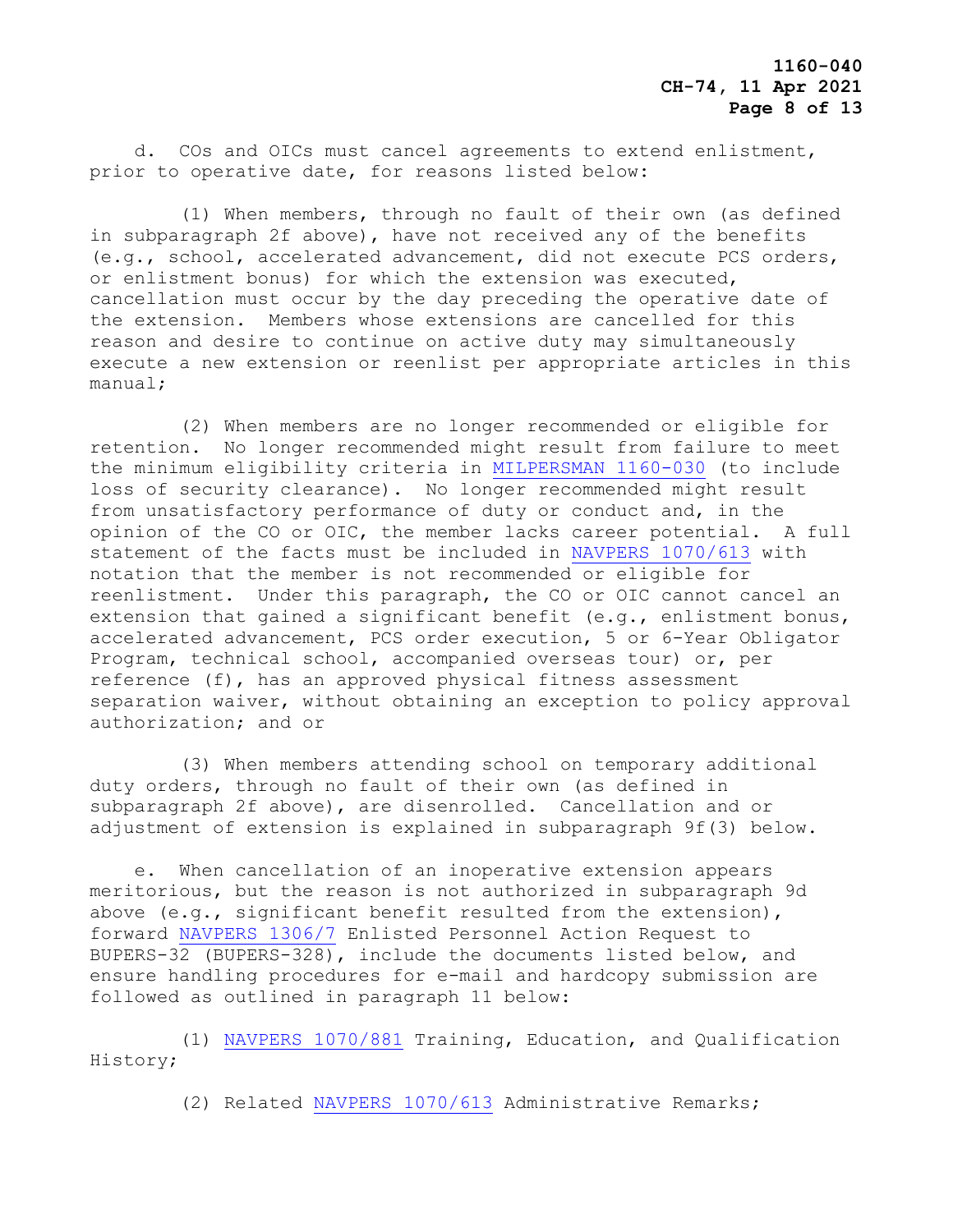(3) Related NAVPERS [1070/621](https://www.mynavyhr.navy.mil/Portals/55/Reference/Forms/NAVPERS/NAVPERS_1070-621_Rev01-00.pdf?ver=HO1U0gwLSSaIa0hTqbVFyA%3d%3d) Agreement to Extend Enlistment; and

 (4) Related [NAVCRUIT 1133/52](https://navalforms.documentservices.dla.mil/formsDir/_NAVCRUIT_1133%2052_-_EG_10177.pdf) Enlistment Guarantees. [NAVCRUIT 1133/52](https://navalforms.documentservices.dla.mil/formsDir/_NAVCRUIT_1133%2052_-_EG_10177.pdf) may be accessed by using the following Web address: [https://navalforms.documentservices.dla.mil/formsDir/\\_NAVCRUIT\\_1133](https://navalforms.documentservices.dla.mil/formsDir/_NAVCRUIT_1133%2052_-_EG_10177.pdf)  [52\\_-\\_EG\\_10177.pdf](https://navalforms.documentservices.dla.mil/formsDir/_NAVCRUIT_1133%2052_-_EG_10177.pdf)

 f. Cancellation or adjustments of extensions for school to include training received per [MILPERSMAN 1510-030.](https://www.mynavyhr.navy.mil/Portals/55/Reference/MILPERSMAN/1000/1500Training/1510-030.pdf?ver=Pne8yuej0st8rgwTfZj33A%3d%3d) COs of recruit training centers and service school commands are authorized to cancel or adjust extensions executed for school, 5 or 6-year or scholastic program listed in the remarks section of the agreement to extend enlistment as follows:

 (1) Students who are disenrolled prior to class convening date, through no fault of their own (as defined in subparagraph 2f above), must have their extensions cancelled, provided the extensions did not qualify them for another benefit or bonus.

 (2) Students who are disenrolled after class convening date, through fault of their own (as defined in subparagraph 2f), must have their extensions adjusted using the OBLISERV for school's chart in [MILPERSMAN 1306-604,](https://www.mynavyhr.navy.mil/Portals/55/Reference/MILPERSMAN/1000/1300Assignment/1306-604.pdf?ver=wosyRAzGXY9XkzKvTiiXow%3d%3d) provided the extensions did not qualify them for another benefit or bonus. Such adjustment, hereafter, will be referred to as payback. Five or 6-year Sailors will have their extensions adjusted using the table in subparagraph 9f(3)(c) below).

 (3) BUPERS-32 (BUPERS-328) authorization is required for extension cancellation or adjustment for students on PCS-funded orders are disenrolled before or after class convening date through no fault of their own (as defined in paragraph 2f), and do not have extension(s) cancelled or adjusted prior to transferring from the schoolhouse.

(a) Definition of Instruction Received:

 1. For regular students, it is the number of weeks of training actually completed;

 2. For accelerated students, it is the number of weeks of classroom seat-time actually used at the time of disenrollment;

 3. For repeat, held-over, or temporarily disenrolled students, it is the number of syllabus weeks actually completed in the course; and or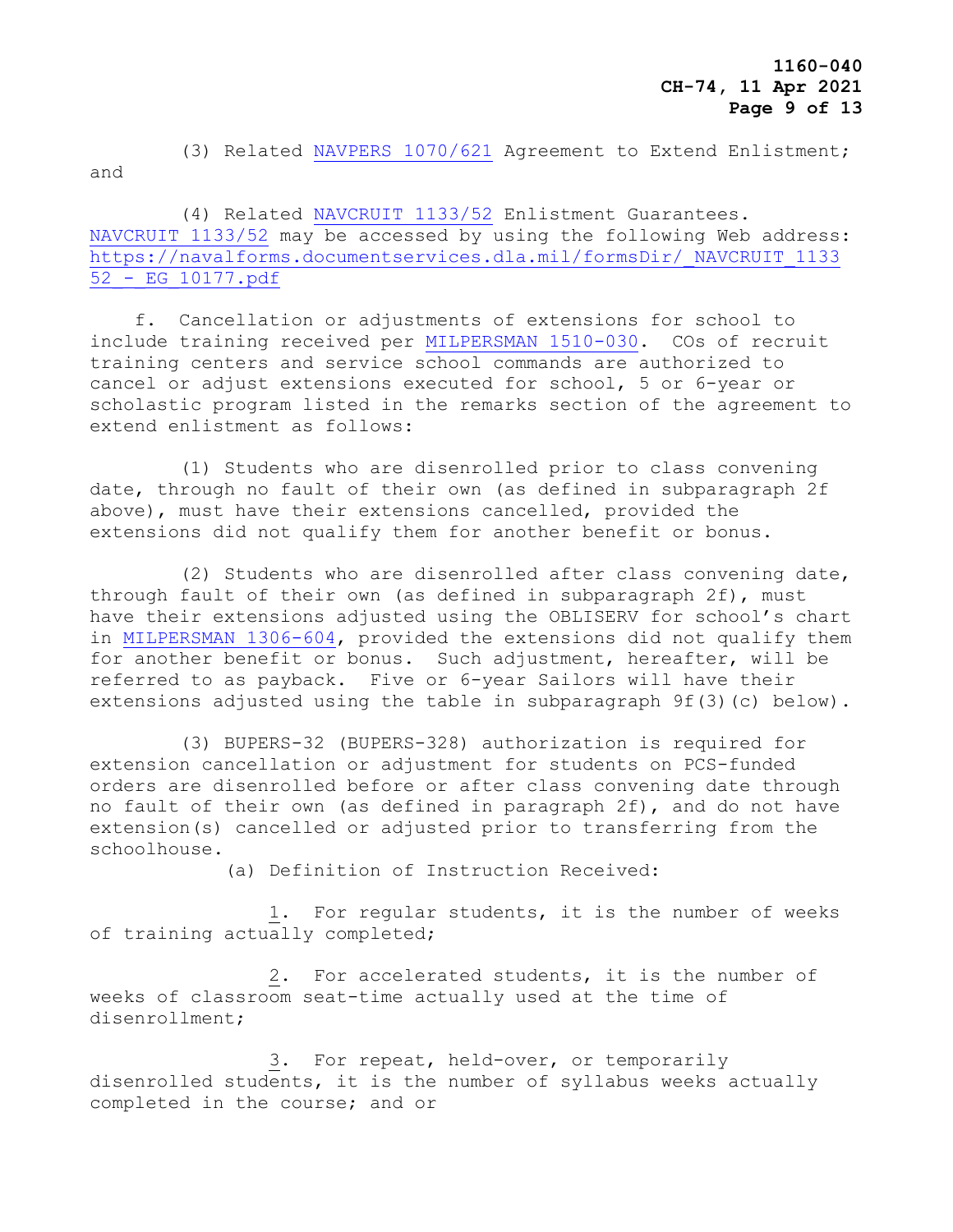4. Partial weeks are not counted as weeks of instruction received.

 (b) Payback Computation Table. For non-5 or 6-year obligator members disenrolled, through fault of their own (as defined in subparagraph 2f above), from single "A" or "C" service schools or consecutive service schools, payback will be determined by using the active OBLISERV for school's chart in [MILPERSMAN 1306-](https://www.mynavyhr.navy.mil/Portals/55/Reference/MILPERSMAN/1000/1300Assignment/1306-604.pdf?ver=wosyRAzGXY9XkzKvTiiXow%3d%3d) [604.](https://www.mynavyhr.navy.mil/Portals/55/Reference/MILPERSMAN/1000/1300Assignment/1306-604.pdf?ver=wosyRAzGXY9XkzKvTiiXow%3d%3d)

 (c) Five or 6-Year Program Disenrollment. Payback computation table for the 5 or 6-Year Training Program disenrollees is shown below. This table must only be used for 5/6 year students disenrolled from training for months of service obligation to be incurred (payback) in return for training. If the table shows a requirement to serve a greater number of months than the original extension, then the original extension remains in effect. The member will execute a new agreement to extend enlistment and or active duty for a period that will provide the payback required for the number of weeks of received training in return for cancellation of the previous extension executed for training.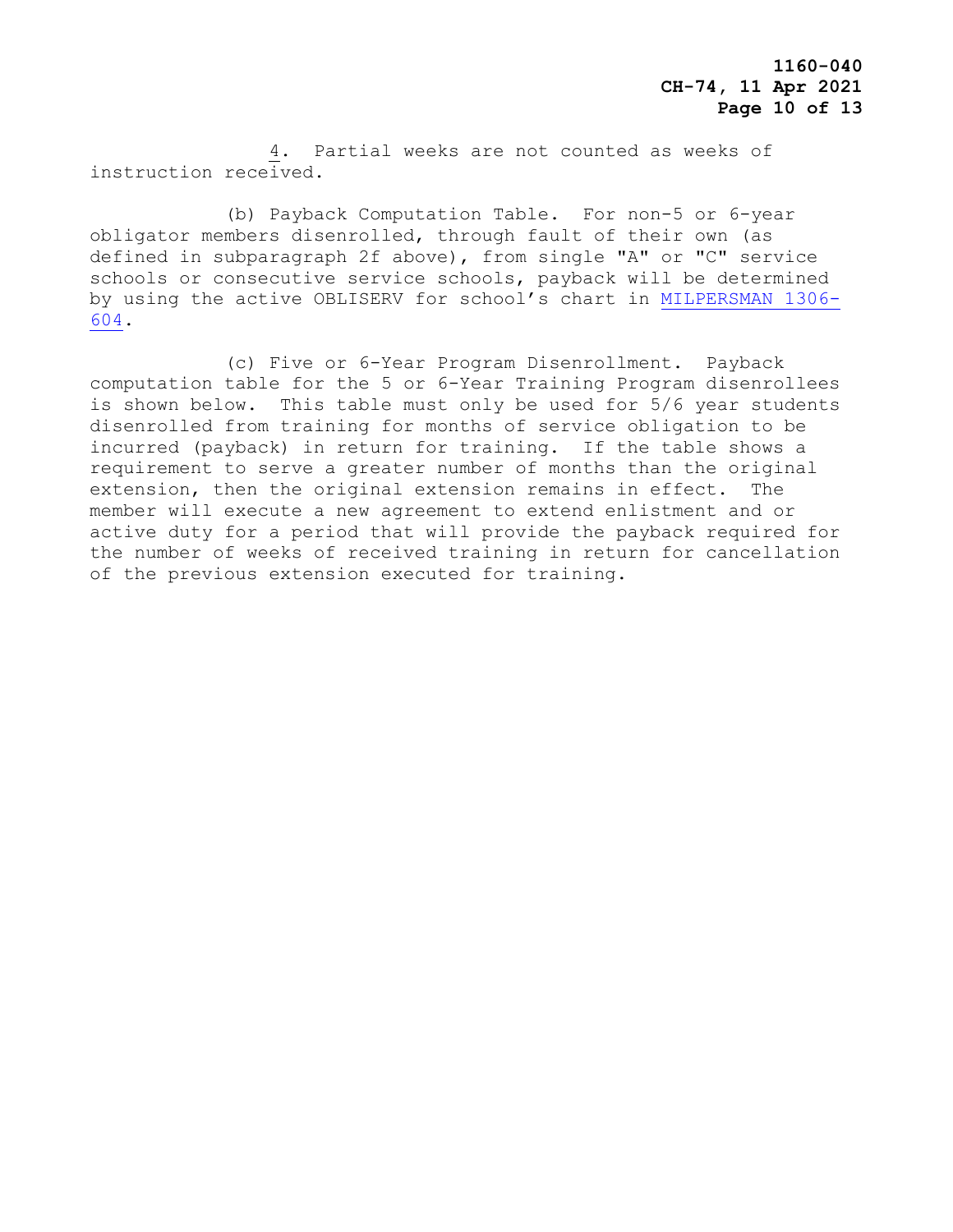**1160-040 CH-74, 11 Apr 2021 Page 11 of 13**

| Instruction    | Payback        | Instruction     | Payback         |
|----------------|----------------|-----------------|-----------------|
| (Weeks)        | (Months)       | (Weeks)         | (Months)        |
| 1              | $\mathbf 1$    | 36              | 25              |
| $\overline{c}$ | $\mathbf{1}$   | 37              | 26              |
| 3              | $\overline{c}$ | 38              | 26              |
| 4              | 3              | $\overline{39}$ | 27              |
| 5              | $\overline{3}$ | 40              | 28              |
| 6              | 4              | 41              | 28              |
| 7              | 5              | 42              | 29              |
| 8              | 6              | 43              | 30              |
| 9              | 6              | 44              | 30              |
| 10             | 7              | 45              | 31              |
| 11             | 8              | 46              | $\overline{3}2$ |
| 12             | 8              | 47              | 33              |
| 13             | 9              | 48              | 33              |
| 14             | 10             | 49              | 34              |
| 15             | 10             | 50              | 35              |
| 16             | 11             | 51              | 35              |
| 17             | 12             | $\overline{52}$ | 36              |
| 18             | 12             | 53              | $\overline{37}$ |
| 19             | 13             | 54              | 37              |
| 20             | 14             | 55              | 38              |
| 21             | 15             | 56              | 39              |
| 22             | 15             | 57              | 39              |
| 23             | 16             | 58              | 40              |
| 24             | 17             | 59              | 41              |
| 25             | 17             | 60              | 42              |
| 26             | 18             | 61              | 42              |
| 27             | 19             | 62              | 43              |
| 28             | 19             | 63              | 44              |
| 29             | 20             | 64              | 44              |
| 30             | 21             | 65              | 45              |
| 31             | 21             | 66              | 46              |
| 32             | 22             | 67              | 46              |
| 33             | 23             | 68              | 47              |
| 34             | 24             | 69              | 48              |
| 35             | 24             |                 |                 |

 (4) Administrative Procedures. COs or OICs will ensure the new extension agreement is executed, the old extension agreement is cancelled, and the following [NAVPERS 1070/613](https://www.mynavyhr.navy.mil/Portals/55/Reference/Forms/NAVPERS/NAVPERS_1070-613_Rev08-12.pdf?ver=sJZzuypEPsMb9rUzfv3uuQ%3d%3d) entry is submitted per reference (b):

*"My active duty obligation remaining upon disenrollment from (school) has been explained to me per MILPERSMAN 1160-040. I understand that my active duty obligation has been established as (EAOS date).*

*(Member's signature)* 

*(Witnessing officer's signature)"*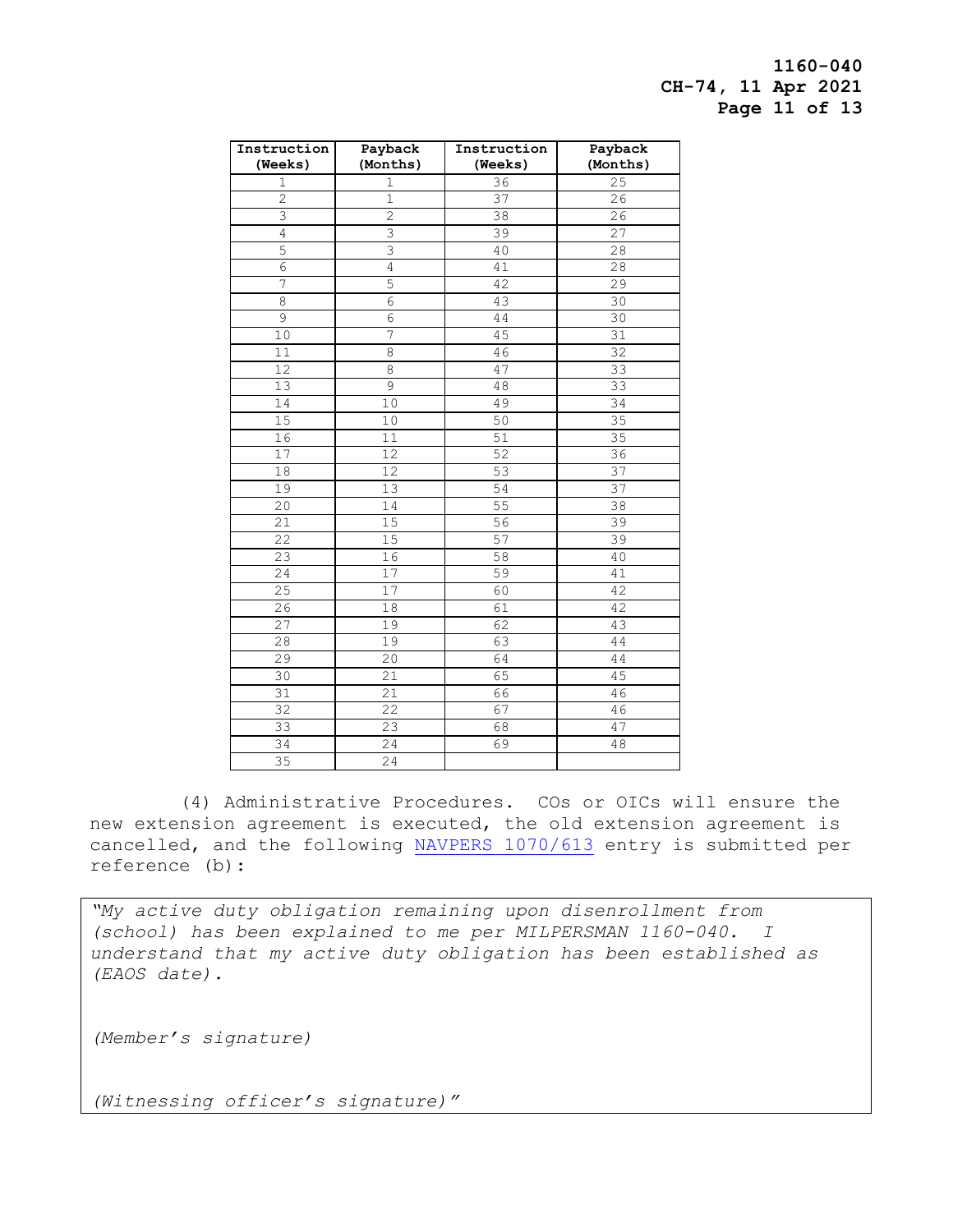# 10. **Circumstances in Which COs and OICs Do Not Have the Authority to Cancel a Valid Extension**

a. COs and OICs will not cancel an agreement to extend enlistment under the following conditions:

 (1) Member is found not physically qualified and or LIMDU is anticipated;

 (2) Member is currently on LIMDU (ACC 105), provided member is physically qualified in all respects with exception of the diagnosis in the basic medical board report;

 (3) Member is to be referred to a physical evaluation board for disability proceedings;

 (4) Extension qualified the member for significant benefits as outlined in paragraph 9 above;

 (5) Extensions executed prior to a C-WAY disapproval or approval. Members are to serve to their EAOS as extended, except when reasons in paragraph 9 above apply;

 (6) Extensions may not be cancelled for failure to pay an enlistment bonus in a timely manner. When the oversight or delay of payment is identified, personnel officers are to promptly make the bonus payment; or

(7) Member becomes pregnant.

 b. When COs and OICs do not have authority to cancel extensions of enlistment and early release warrants consideration (e.g., within force shaping initiatives), the member may consider requesting early release from NAVPERSCOM Enlisted Performance and Separations Branch (PERS-832) per [MILPERSMAN](https://www.mynavyhr.navy.mil/Portals/55/Reference/MILPERSMAN/1000/1900Separation/1910-102%20.pdf?ver=OVhVfVusGKcI5nejpCuzyQ%3d%3d) 1910-102.

#### 11. **Electronic Transmission**

 a. All e-mail regarding Navy personnel containing names, Social Security numbers (SSN), or other personally identifying information (PII), must be digitally-signed and public key infrastructureencrypted. In the event that encryption is not possible, the only other authorized means of electronically transmitting PII is through use of Department of Defense (DoD) Secure Access File Exchange (SAFE). DoD SAFE may be accessed via the following Web address: [https://safe.apps.mil/.](https://safe.apps.mil/)